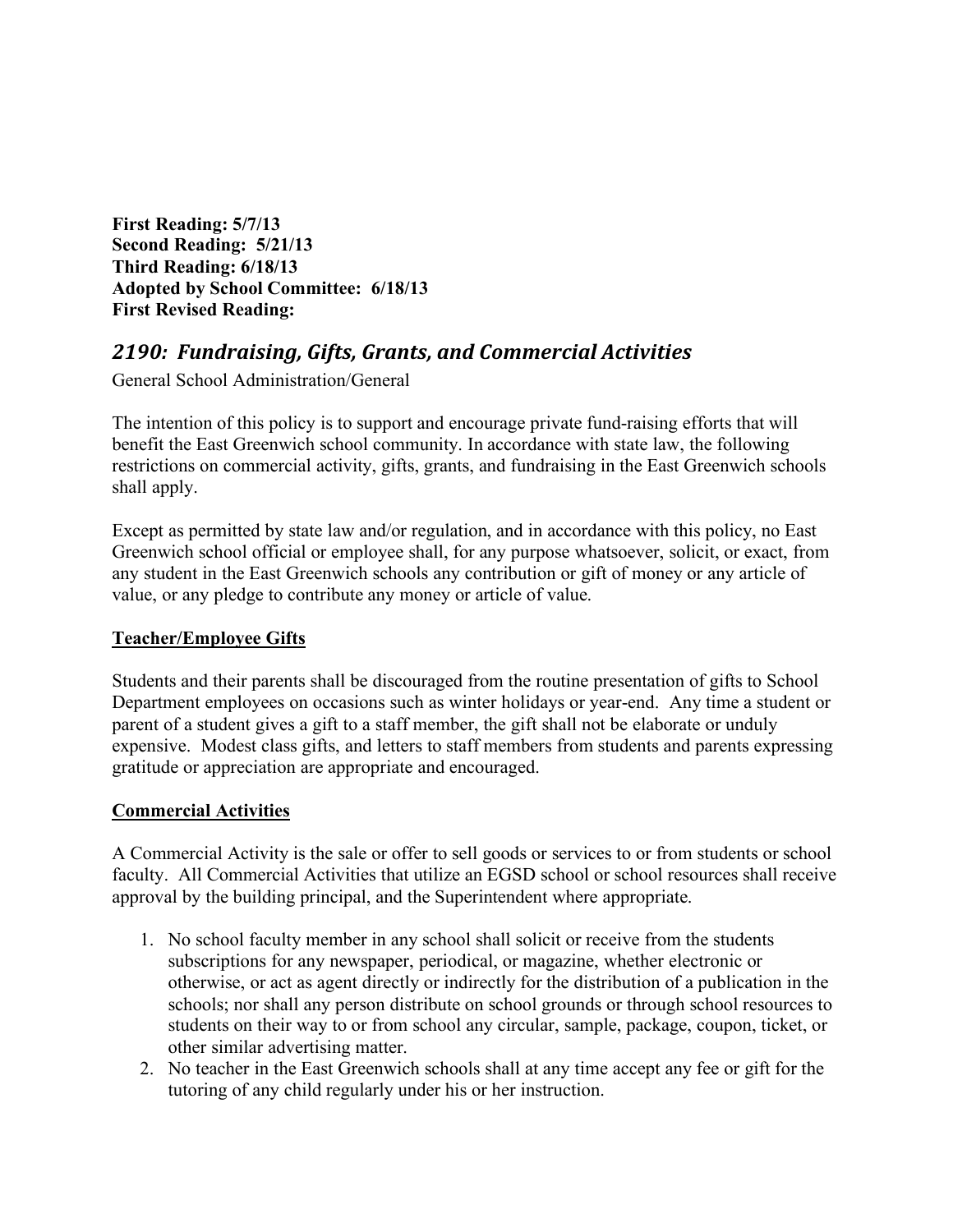- 3. No commercial goods or services shall be sold to students in the East Greenwich schools or on school property, whether in person, online, or otherwise, nor shall any commercial materials (flyers, literature, advertisements, including those appearing on flyers, literature, and advertisements that are concerned with non-profit fundraising efforts, or any other solicitation) be given to students from the schools, except as authorized by the Superintendent under the following standards:
- 4. A Commercial Activity must have as its primary purpose the advancement and benefit of the students and the students' academic or extracurricular activities. However, a school principal may permit sales and sales promotions and other commercial activities connected with fundraising for legally recognized charities from which groups outside the East Greenwich school community also benefit.
- 5. Participation in Commercial Activities shall be entirely voluntary. No student, teacher, or other employee shall be subject to any punishment, sanction, loss, or other detriment as a result of failing to participate in any sales, sales promotions or other commercial activity. Moreover, no student shall be required to deliver any sales promotion or other commercial materials to their parents or guardians. Prior to the commencement of any sales, sales promotions or other commercial activity, a school principal shall ensure that all members of the school community are reminded of this stricture.
- 6. The district's finance office shall be responsible for establishing and maintaining financial accounting practices relating to all monies received and disbursed, and these practices shall accord with those used by the finance office for other school business.
- 7. Proposals for Commercial Activities, including those connected with non-profit fundraising, shall be considered and approved for a limited term. The proposals shall be evaluated in terms of the likely benefit to the students and the East Greenwich school community generally. The proposal evaluation procedure shall be designed and operated in such a manner that no benefit or prejudice will accrue to new or repeated proposed activities. If deemed necessary to avoid disruption of the school curriculum, the principal may limit the number and duration of sales and sales promotions and other commercial activities in any school year or in any particular school.
- 8. Commercial Activities that require or are likely to require door to door sales or solicitations by students are discouraged. The permission form shall acknowledge an assumption of risk and contain a waiver of liability in the same manner contained on permission forms for field trips and other similar activities.
- 9. Commercial Activities shall be conducted in a manner that protects the privacy of students. No member of the school community may share personally identifiable information about any student with any person or organization outside of the school department except with the written permission of the students' parents or guardians.
- 10. Promotions of vacation or summer camps should clearly specify whether the camp is school-sponsored or privately sponsored and whether it is for profit or non-profit. Privately sponsored camps should clearly indicate the recipient of any fees charged for camp attendance.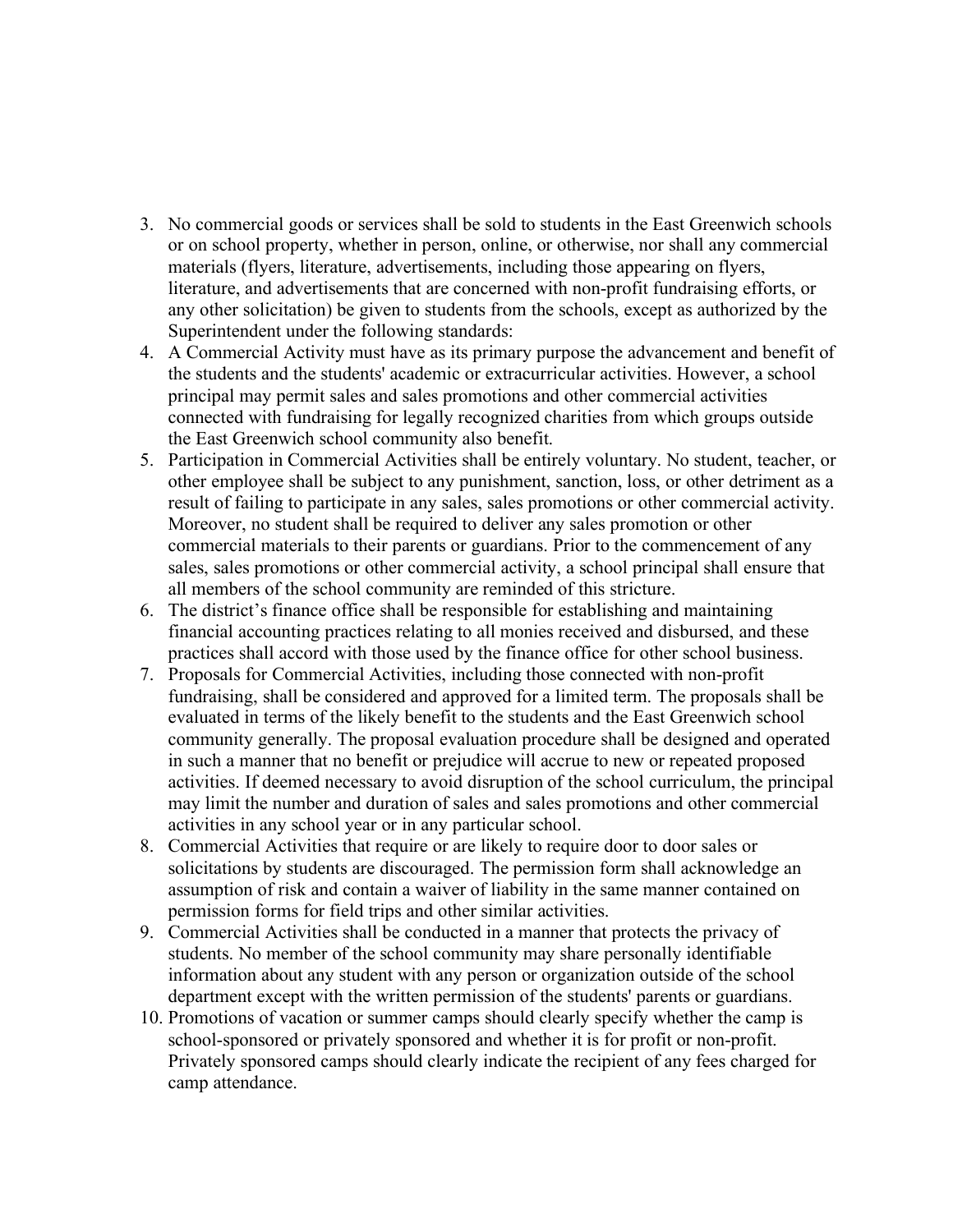- 11. Gate receipts from athletic events shall be maintained in account and dispersed in accordance to business office practices. The athletic director shall report on an annual basis to the Superintendent and School Committee the total gate receipts and how the funds were used to support the athletic department.
- 12. All written communications regarding an approved Commercial Activity shall include disclosure of the percentage of raised funds that will directly benefit the schools.

## **Fundraising, Gifts, and Grants**

The East Greenwich School District and its schools may accept gifts, grants, monetary donations from fundraising efforts, and other contributions of value from individuals and entities. Such contributions provide an important source of support for innovative school programs, activities, and events. EGSD may accept gifts and donations as described below; however, the District and its schools reserve the right to reject any and all gifts from individuals and/or entities for any reason.

## 1) **Types of Contributions**

#### **A. Gifts**

1. **Conditional Gifts**. A Conditional Gift is a monetary gift or grant directly to a specific school, or to the District that is intended for a specified purpose, as expressed in writing by the donor. Conditional Gifts include fundraising donations, voluntary family contributions to a school, and in-kind donations. Monetary Conditional Gifts, once received, are restricted funds, and therefore must be allocated and spent in accordance with the donor's expressly intended purpose.

Where such conditional gifts are allocated for a specified school or school activity, such as field trips, a specific sport or club, or a school department, such funds gifts must be intended to benefit all students eligible to participate in the specified activity. Moreover, any such activity must be included in the district's annual budget, with a budgetary offset for anticipated revenue.

Any Conditional Gift intended for a specific capital expenditure, including, but not limited to In-Kind Donations described below, must be reviewed by appropriate District administrators, and approved by the Superintendent. Proposals for the purchases of capital equipment that will require on-going maintenance by the district must also include an estimate of maintenance costs, or a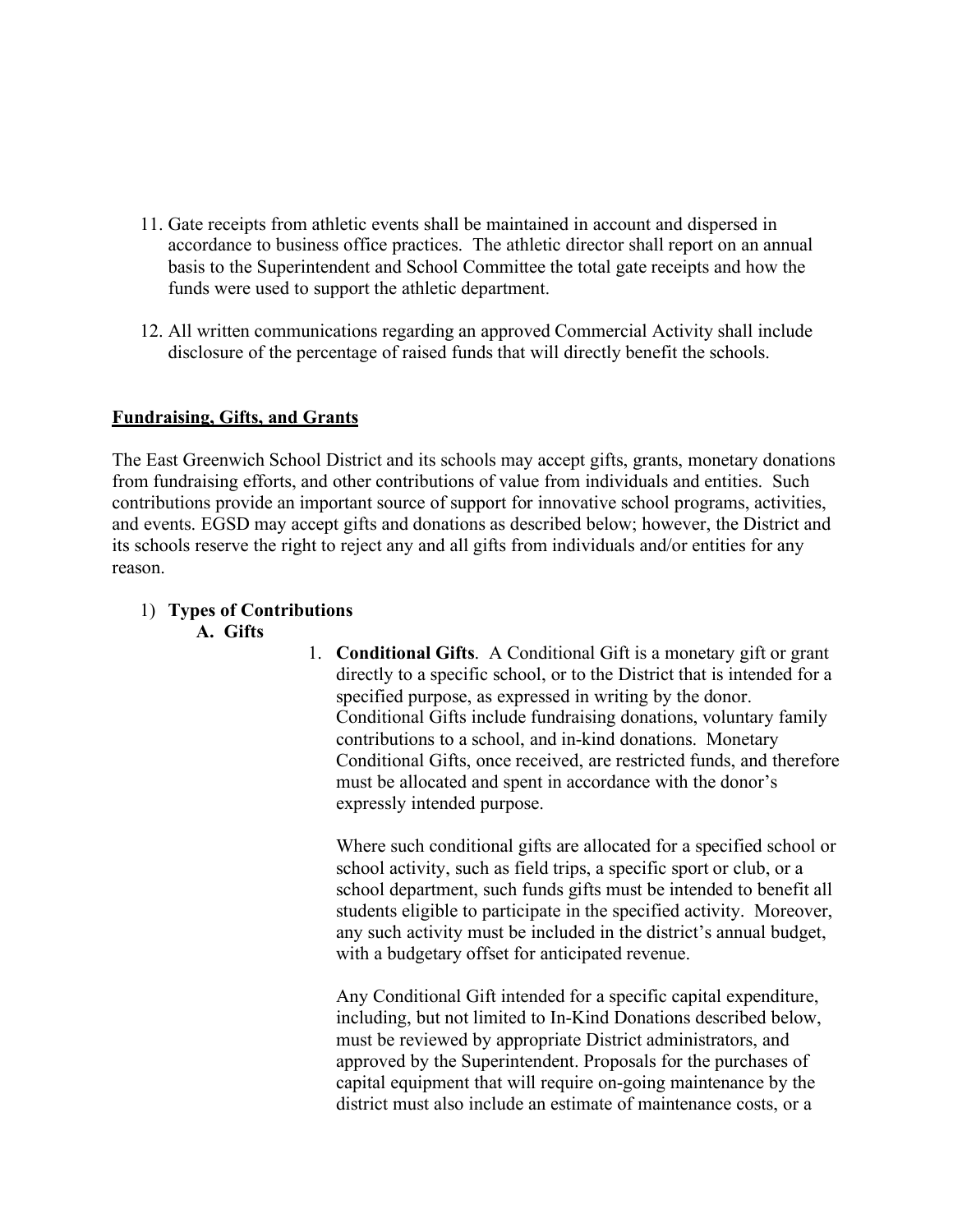plan to support the maintenance in the future. Such approval is to be granted in the same manner as all other capital expenditures, in accordance with District procedure.

- a. **Fundraising Donations**. Monetary donations may be contributed by individuals or outside entities in support of fundraisers sponsored by the District, a school, and/or a school group. Communications regarding such fundraisers must specify the intended purpose of the fundraiser. A sponsor of such fundraising activity must obtain the requisite approval from the appropriate administrator prior to advertising or soliciting contributions for the fundraiser.
- b. **Voluntary Family Contributions**. A school may solicit voluntary contributions from families for the purpose of providing or enhancing specified school trips, programs and activities, so long as such trips, programs and activities are reflected in the District's budget.
- c. **In-Kind Donations**. EGSD and/or its schools may receive in-kind donations of materials or equipment (including but not limited to athletic equipment, technology and permanent playground equipment), services, or any other non-monetary contributions of value that are aligned with the mission and curriculum, and, where applicable, are sustainable within the District's existing capital maintenance plan.
- 2 Unconditional Gifts

Unconditional Gifts are monetary gifts or grants donated directly to the school district without an expressly-identified purpose. EGSD has full discretion to allocate Unconditional Gifts as it deems appropriate.

 B. **Grants**. Grants are awards of money or property for a specified purpose that may include, but is not limited to, research, program/curriculum development and operation, and/or faculty training. Grant awards to EGSD and any of its schools from outside entities shall be approved by the Superintendent or his/or designee.